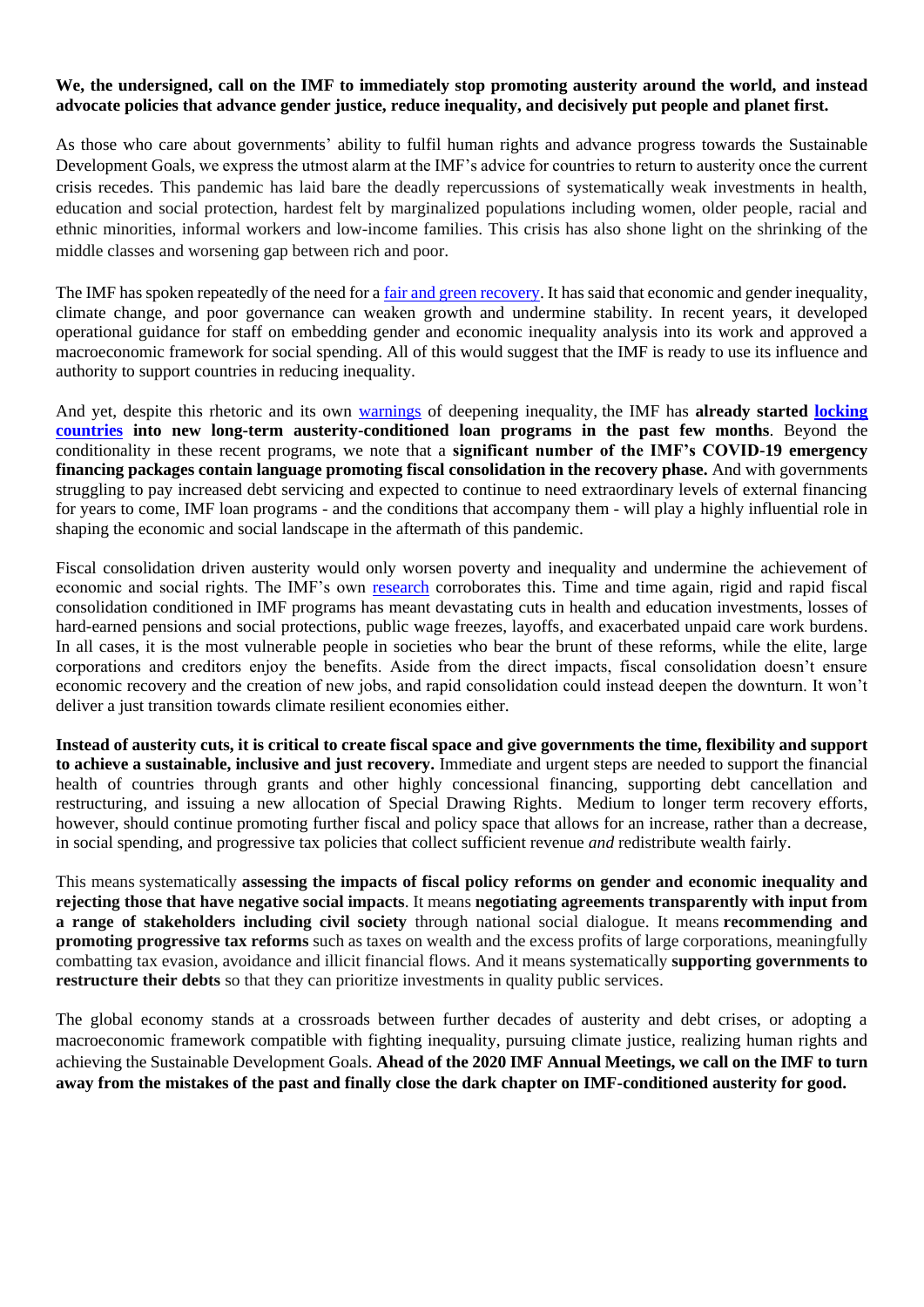## **Organization Signatories:**

- 1. Academics Stand Against Poverty (ASAP)
- 2. Accountability Lab
- 3. Act Church of Sweden
- 4. Action against Hunger
- 5. Action contre la Faim France
- 6. ACTION Global Health Partnership
- 7. ActionAid International
- 8. Afghanistan National Education Coalition Org.
- 9. Africa Climate and Health Alliance
- 10. Africa Earth Environment and Wildlife **Defenders**
- 11. Africa Network Campaign on Education for All (ANCEFA)
- 12. African Coalition on Green Growth
- 13. Africans Rising
- 14. Afrihealth Optonet Association
- 15. Afrikajom Center
- 16. AFRIKCKEAN
- 17. AGERNA
- 18. AIPD
- 19. Al Hayat Center for Civil Society Development
- 20. Albanian Coalition for Education
- 21. Alliance contre la Pauvreté au Mali (GCAP Mali)
- 22. Alliance of CSOs in Tajikistan for Education
- 23. Alliance of Women Advocating for Change
- 24. Alliance Sud
- 25. amandla.mobi
- 26. AMPDI
- 27. Approche Participative, Développement et Santé de Proximité (APDSP)
- 28. Arab Campaign for Education for All (ACEA)
- 29. Arab Forum for the Rights of Persons with Disabilities
- 30. Arab NGO Network for Development (ANND)
- 31. Asia Pacific Forum on Women, Law and Development
- 32. Asia South Pacific Association for Basic and Adult Education (ASPBAE)
- 33. Asian Peoples' Movement on Debt and Development
- 34. Asociacion Ciudadana por los Derechos Humanos
- 35. Asociación Po Ti Mujer
- 36. Assocation Deme So
- 37. Association Beninoise de Droit du Developpement (ABDD)
- 38. Association Congolaise pour le Développement Agricole (ACDA)
- 39. Association de Développement Agricole Éducatif et Sanitaire
- 40. Association Démocratique des Femmes du Maroc (ADFM)
- 41. Association for Promotion Sustainable **Development**
- 42. Association of Women Action (AOWA)
- 43. Association of Womens Organizations in Jamaica (AWOJA)
- 44. Association Tunisienne de Droit du Développement
- 45. ATGL
- 46. Aube Nouvelle pour la Femme et le Développement (ANFD)
- 47. Bank Information Center
- 48. Beirut Cooperative Association
- 49. Blood Patients Protection Council, Kerala
- 50. Botswana Forum for Action and Reform
- 51. Brazilian Campaign for the Right to Education
- 52. Bretton Woods Project
- 53. BUKO Pharma-Kampagne
- 54. Cadire Cameroon Association
- 55. CADTM International
- 56. CAFOD
- 57. Campaign for Popular Education (CAMPE)
- 58. Campaña Latinoamericana por el Derecho a la Educación (CLADE)
- 59. Caritas Honduras
- 60. CCFD-Terre Solidaire
- 61. Center for Economic and Social Rights
- 62. Center for International Environmental Law (CIEL)
- 63. Center for Women's Global Leadership
- 64. Center Women and Modern World
- 65. Centre for Advancement of Civil Liberties and Development
- 66. Centre for Health Science and Law (CHSL)
- 67. Centro de los Derechos del Campesino/Nicaragua
- 68. Centro de Promoción y Defensa de los Derechos Sexuales y Reproductivos (PROMSEX)
- 69. Cetro de Derechos Económicos y Sociales (CDES)
- 70. Child Rights Centre Albania
- 71. Childhood Education International
- 72. Children and Young People Living for Peace (CYPLP)
- 73. Citoyens Actifs pour la Justice Sociale
- 74. Claim the Future
- 75. CNCD-11.11.11
- 76. Coalition for Education Solomon Islands (COESI)
- 77. Coalition Marocaine pour l'Education Pour Tous
- 78. Comité de América Latina y el Caribe para la Defensa de los Derechos de las Mujeres (CLADEM)
- 79. CoopeSoliDar R.L
- 80. Coordinadora de la Mujer
- 81. CPM Micaela Bastidas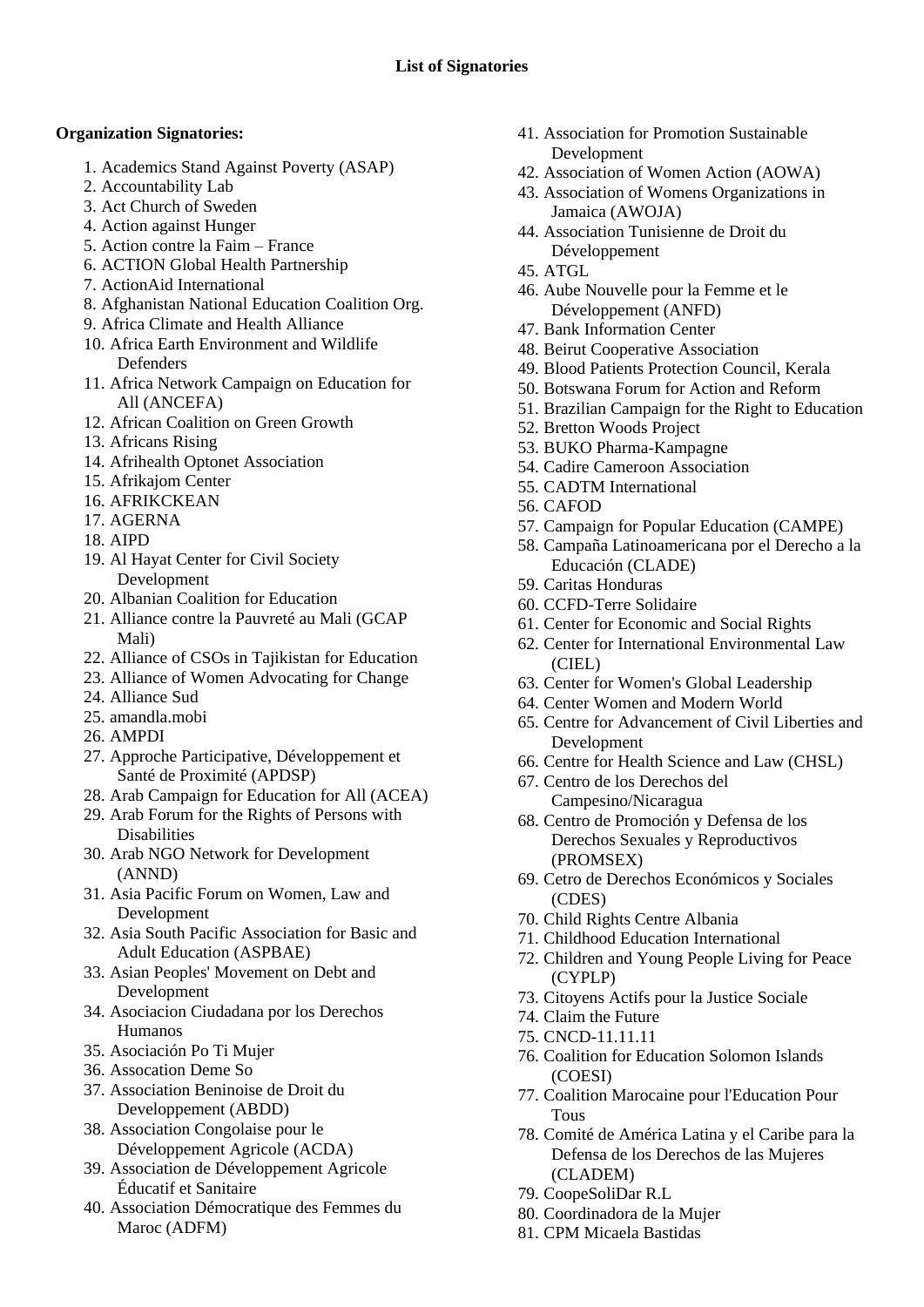- 82. Debt Free Project
- 83. Debt Observatory in Globalisation (ODG)
- 84. Delphi Capital
- 85. DemNet Hungary
- 86. De-Signature Casuals
- 87. Development Alternatives with Women for a New Era (DAWN)
- 88. Dianova International
- 89. Disabled People's International (DPI)
- 90. Diverse Voices and Action (DIVA) for Equality
- 91. Dominican Leadership Conference
- 92. Dominican Sisters of Peace
- 93. DUKINGIRE ISI YACU
- 94. Durakhshi Marifat NGO
- 95. Earthlife Africa Jhb
- 96. East African Centre for Human Rights
- 97. Echoes of Women in Africa Initiatives 98. Ecumenical Popular Education Program
- (ANPE)
- 99. Education for all Somalia coalition (EFASOM)
- 100. Education International
- 101. Ekvilib Institute
- 102. Emmaus International
- 103. Emonyo Yefwe International
- 104. EnaBanda
- 105. Entropía Social A.C.
- 106. Equal Education
- 107. Equidad de Género: Ciudadanía, Trabajo y Familia
- 108. Equipo Juridico por los Derechos Humanos
- 109. erlassjahr.de
- 110. EuroMed Rights
- 111. EuSAIN
- 112. Faitima Jinnah OGA
- 113. Farmers' Voice (Krisoker Sor)
- 114. Feminist Task Force
- 115. FEMNET
- 116. Finn Church Aid
- 117. FOKUS Forum for Women and Development
- 118. Fondo Semillas
- 119. Foro Social de Deuda Externa y Desarrollo de Honduras (FOSDEH)
- 120. Forum Social Senegalais
- 121. Forum Tunisien pour les Droits Economiques et Sociaux
- 122. Foundation for Integrated Rural Development
- 123. Freedom from Debt Campaign Pakistan
- 124. Friends of the Earth US
- 125. Fundacion Arcoiris por el respeto a la diversidad sexual
- 126. Fundación de Mujeres Luna Creciente
- 127. Fundación Mexicana para la Planeación Familiar, A. C. (MEXFAM)
- 128. Fundacion para Estudio y Investigacion de la Mujer (FEIM)
- 129. Fundación Unid@s
- 130. Gatef organization
- 131. GCE-Italy
- 132. Gender Action
- 133. Gender and Development Network
- 134. Gender and Development in Practice (GADIP)
- 135. Genderccsa
- 136. Gestos (soropositividade, comunicação, gênero)
- 137. Global Alliance Against Traffic in Women (GAATW)
- 138. Global Alliance for Tax Justice
- 139. Global Campaign for Education
- 140. Global Campaign for Education Netherlands
- 141. Global Campaign for Education US
- 142. Global Health Advocates France
- 143. Global Initiative for Economic, Social and Cultural Rights
- 144. Global Justice Now
- 145. Global Network of Sex Work Projects
- 146. Global Policy Forum
- 147. Global Social Justice Program at IPD
- 148. Global South Coalition for Dignified Menstruation
- 149. GRAP Senegal
- 150. Green Economy Coalition
- 151. Greenpeace
- 152. Health Alliance International
- 153. Health Poverty Action
- 154. Hope for the Village Child Foundaton
- 155. Huldah Foundation
- 156. Human Rights Research Documentation Center (HURIC)
- 157. Human Rights Watch
- 158. IACE
- 159. IBON Foundation
- 160. Imaap Projects
- 161. Indus Consortium
- 162. Initiative for Social and Economic Rights (ISER)
- 163. Institut National des Administrateurs du Mali (INAM)
- 164. Institute for Economic Justice
- 165. Institute for Economic Justice (South Africa)
- 166. Institute for Gender & Development Studies University of West Indies
- 167. Instituto de Estudos Socioeconômicos (INESC)
- 168. Instituto de Justicia Fiscal, Brazil
- 169. Instituto Popular de Capacitación Colombia (IPC)
- 170. Instytut Globalnej Odpowiedzialności (IGO)
- 171. International Accountability Project
- 172. International Federation for Human Rights (FIDH)
- 173. International Trade Union Confederation
- 174. International Women's Rights Action Watch Asia Pacific (IWRAW Asia Pacific)
- 175. JAGO NARI
- 176. Jamaa Resource Initiatives
- 177. Japan Civil Society Network on SDGs
- 178. Japan NGO Network for Education (JNNE)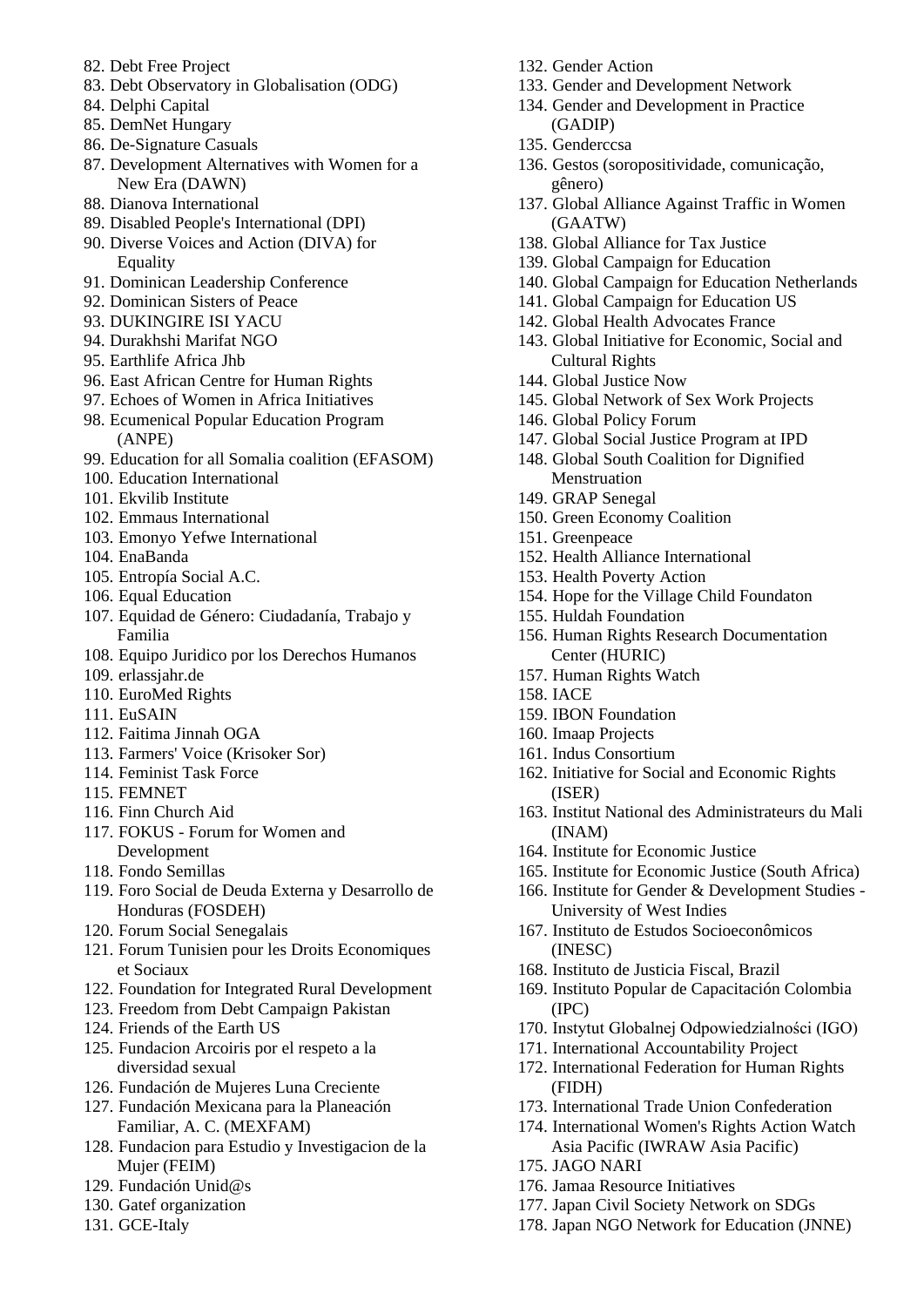- 179. Jordan Coalition for Education for All
- 180. Jordanian Coalition for Education
- 181. Jubilee Debt Campaign
- 182. Jubilee Scotland
- 183. Jubilee USA Network
- 184. Justice Is Global
- 185. K.U.L.U. Women and Development
- 186. KRuHA
- 187. Ladysmith
- 188. Latindadd
- 189. Laura Thompson Coaching & Consulting **Services**
- 190. Lebanese Union of Persons with Physical Disabilities (LUPD)
- 191. Lift Saxum
- 192. Live Alive Network LIAN
- 193. Local Green Party/Prairie Greens
- 194. Madhyam
- 195. Maharashtra State Bank Employees Federation
- 196. Make Mothers Matter
- 197. MARUAH, Singapore
- 198. Mediating for the less privileged and Women Development (MEWOOD)
- 199. Medical IMPACT
- 200. Medicus Mundi International Network Health for All (MMI)
- 201. Medicusmundi spain
- 202. MENA PLATFORM for Renewable Energies & Energy Efficiency
- 203. Missionary Oblates of Mary Immaculate
- 204. Movimiento Manuela Ramos
- 205. Murna Foundation
- 206. National Campaign for Sustainable Development Nepal
- 207. National Coalition of Civil Society Organizations of Liberia
- 208. Nawi Afrifem Macroeconomics Collective
- 209. Network for Women´s Rights and Feminist Perspectives in Development (WIDE)
- 210. Nigerian Women Agro Allied Farmers Association
- 211. NQBSS Livestock Breeders
- 212. Observatoire de Suivi des Indicateurs de Développement Économique en Afrique (OSIDEA)
- 213. Observatori DESC
- 214. Observatorio de la Deuda
- 215. Oikos Cooperação e Desenvolvimento
- 216. ONG 3D
- 217. ONG Étoiles de la fraternité
- 218. ONG Un Monde Avenir
- 219. Our Lady of Perpetual Help Initiative
- 220. Oxfam
- 221. Pakistan Fisherfolk Forum
- 222. Panafricaine pour l'Education au Developpement Durable (PAEDD)
- 223. Papua New Guinea Education Advocacy Network
- 224. Participatory Development Action Program
- 225. PCQVP Mali
- 226. People's Health Movement Canada/Mouvement populaire pour la santé au Canada
- 227. Phakamani Trust
- 228. Phelyn Skill Acquisition Center (PSAC)
- 229. Phenix Center for Economic Studies
- 230. Piña Palmera A.C.
- 231. Plan International
- 232. Plataforma Auditoria Ciudadana de la Deuda
- 233. Policies for Equitable Access to Health (PEAH)
- 234. Policy Research in Macroeconomics (PRIME)
- 235. Princess of Africa Foundation
- 236. Public Services International (PSI)
- 237. Publiez Ce Que Vous Payez-Mali
- 238. Radha Paudel Foundation
- 239. Rapad Maroc
- 240. Rasheed for Integrity and Transparency
- 241. Rays of hope Support Iinitiative
- 242. Recourse
- 243. Red de Educación Popular entre Mujeres (REPEM)
- 244. Red Dot Foundation
- 245. Red Nicaragüense de Comercio Comunitario (RENICC)
- 246. Red por la Justicia Tributaria en Colombia y Centro de Estudios Cedetrabajo
- 247. Réseau Africain Pour le Droit à l'Alimentation Sénégal
- 248. Right to Education Initiative
- 249. Rose Academies
- 250. ROTAB Niger
- 251. Rural Area Development Programme (RADP)
- 252. Rwenzori Center for Research and Advocacy
- 253. Sadaqa
- 254. SECTION27 (South Africa)
- 255. Servicio Desarrollo Rural y Agricultira (SEDRA) Chile
- 256. Servicios Ecumenicos para Reconciliacion y Reconstrucction
- 257. Shirakat Partnership for Development
- 258. Sisters of Charity Federation
- 259. Social Justice in Global Development
- 260. Socialist Campaign Group of MPs
- 261. Society for International Development (SID)
- 262. Society for Rights of Persons with Disability
- 263. Society for the Improvement of Rural People (SIRP)
- 264. South Asia Alliance for Poverty Eradication (SAAPE)
- 265. Southern Africa Climate Change Coalition
- 266. Strategic Initiative for women in the Horn of Africa (SIHA Network)
- 267. Success Capital Organisation
- 268. Sukaar Welfare Organization
- 269. Support for Women in Agriculture and Environment (SWAGEN)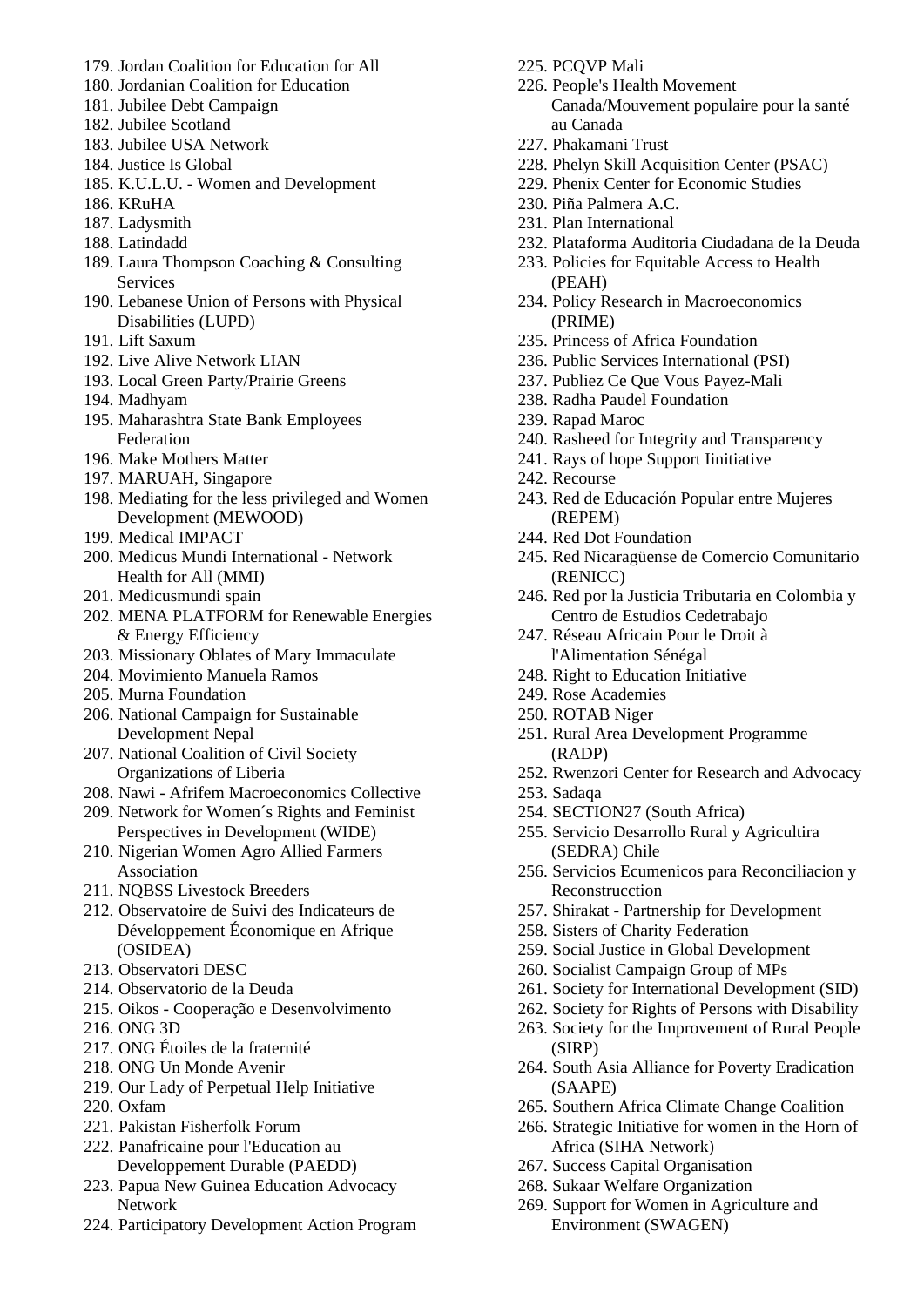- 270. Tamkeen for legal aid and Human Rights
- 271. Tedhelte
- 272. TENFOREST
- 273. The East African Centre for Human Rights
- 274. The Human Rights and Privatization Project at NYU School of Law
- 275. The Iraqi Institution for Development 276. The Jordanian Association for Basic
- Education
- 277. The Kota Alliance
- 278. The Kvinna till Kvinna Foundation
- 279. The People's Fund for Global Health and Development
- 280. Third World Network
- 281. Transnational Institite
- 282. Tripla Difesa Onlus
- 283. Triumphant Health & Development Initiative (THAD)
- 284. UNABU-Rwanda
- 285. Urgent Action Fund for Women's Human Rights
- 286. Uthema Maldives
- 287. Vision Spring Initiatives
- 288. VSO
- 289. Water Justice and Gender
- 290. Wemos
- 291. Win Without War
- 292. Woman Inc
- 293. Womankind Worldwide
- 294. Women Against Rape Inc.
- 295. Women and Modern World Social Charitable **Center**
- 296. Women Engage for a Common Future (WECF)
- 297. Women In Development Europe+ (WIDE+)
- 298. Women in Informal Employment: Globalizing and Organizing (WIEGO)
- 299. Women's International League for Peace and Freedom
- 300. Women's Major Group
- 301. Wote Youth Development Projects
- 302. YDA
- 303. Yemen Organization for Promoting Integrity
- 304. Youth and Small Holder Farmers Association
- 305. Youth For Environment Education and Development Foundation (YFEED Foundation)
- 306. Zimbabwe Climate Change Coalition
- 307. Zimbabwe Institute for International Affairs

## **Academic Signatories**

- 308. Medha A S
- 309. Khalil Abu Radwan
- 310. Meena Acharya, Tanka Prasad Acharya Memorial Foundation (TPAMF)
- 311. Frank Adamson, California State University
- 312. Olanrewaju Adediran
- 313. Kanika Agarwal
- 314. Astrid Agenjo-Calderón, Universidad Pablo de Olavide de Sevilla
- 315. A. Haroon Akram-Lodhi, Trent University
- 316. Manuel Alcantara-Saez
- 317. Rasha Alyatim
- 318. Prem Anand
- 319. Bethsabé Andía Pérez, Instituto Runa de Desarrollo y Estudios de Género
- 320. Kossi Apedo
- 321. Fidel Aroche Reyes
- 322. Joaquín Arriola, Universidad del País Vasco-Euskal Herriko Unibersitatea
- 323. Venkatesh Athreya, Bharathidasan University
- 324. Radhika Balakrishnan, Rutgers University
- 325. David Barkin
- 326. Eudine Barriteau, The University of the West Indies, Cave Hill Campus
- 327. Nicola Bates, Royal Holloway University of London
- 328. Walden Bello
- 329. Suzanne Bergeron, University of Michigan, Dearborn
- 330. Gunseli Berik, University of Utah
- 331. Anne-Emanuelle Birn, University of Toronto
- 332. Chiara Bodini, Centre for International and Intercultural Health, University of Bologna
- 333. Julio Boltvinik, El Colegio de México
- 334. Korkut Boratav, Turkish Social Science **Organisaton**
- 335. Lea Bou Khater
- 336. Abdoul Maliky Bousso, Forum Civil membre du Bureau Exécutif
- 337. Roger Bove, West Chester University
- 338. Andrea Burke, Western University
- 339. Theopiste Butare
- 340. Saratchand C, Satyawati College, University of Delhi
- 341. Francisco Calbet
- 342. Francisco Cantamutto, IIESS UNS-CONICET
- 343. Gloria Careaga, Facultad de Psicologia
- 344. Andrea Cerdeira
- 345. Sergio Cesaratto, University of Siena
- 346. Cecilia Chan, The University of Hong Kong
- 347. C. P. Chandrasekhar, Jawaharlal Nehru University
- 348. Anuradha Chenoy
- 349. Andrés Chiriboga-Tejada, Max Plank Sciences Po Center on Coping with Instability in Market Societies (MaxPo)
- 350. Anis Chowdhury, Western Sydney University
- 351. Licia Cianetti, Royal Holloway, University of London
- 352. Lylian Coelho Ferreira, INWES
- 353. Marjorie Griffin Cohen, Simon Fraser University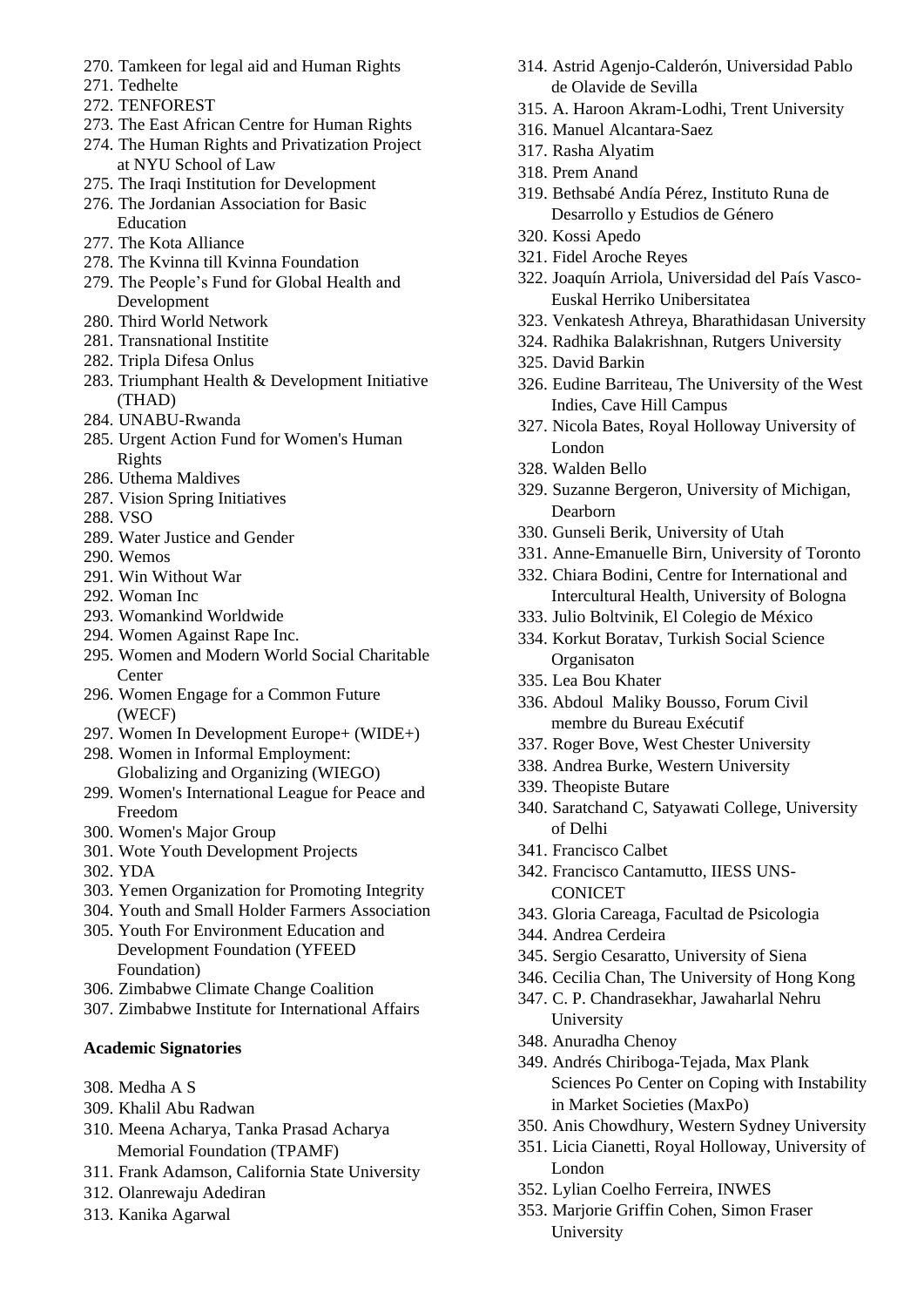- 354. Andrew Cornford
- 355. Agostina Costantino, CONICET-UNS
- 356. Christopher Cramer
- 357. Sharmistha DasBarwa
- 358. Dilara Demir
- 359. Ritu Dewan, Mumbai School of Economics & Public Policy, University of Mumbai
- 360. Massamba Diene
- 361. Lena Dominelli
- 362. Edme Dominguez R
- 363. Peter Dorman, Evergreen State College
- 364. Devika Dutt, University of Massachusetts, Amherst
- 365. Narasimha Reddy Duvvuru, University of Hyderabad
- 366. Gary Dymski, University of Leeds
- 367. Tom Dyson, Royal Holloway College, University of London
- 368. Nevine Ebeid
- 369. Martin Edwards, Seton Hall University
- 370. Diène El Hadji Bara
- 371. Rebecca Engel
- 372. Sofia Ercolessi, London School of Economics and Political Science
- 373. Bilge Erten
- 374. Fernanda Faria Silva, Federal University of Ouro Preto
- 375. Frederik Federspiel, London School of Hygiene and Tropical Medicine
- 376. Ben Fine, School of Oriental and African Studies
- 377. Marzia Fontana, The Institute of Development Studies, University of Sussex
- 378. John Foster, University of Regina
- 379. Odile Frank, Global Coalition for Social Protection Floors
- 380. Mia Gandenberger
- 381. José Manuel García
- 382. Leonardo Garnier, Universidad de Costa Rica
- 383. Laura Gatto, University of Lausanne
- 384. Shambhu Ghatak
- 385. Jayati Ghosh, Jawaharlal Nehru University
- 386. Paul Gilbert, University of Sussex
- 387. Mwangi Githinji
- 388. Ilene Grabel, Josef Korbel School, University of Denver
- 389. Alberto Grana
- 390. Tyrone Grandstrand, Levy Economics Institute of Bard College
- 391. Katarzyna Gruszka
- 392. Krzysztof Hagemejer, Collegium Civitas
- 393. Emmanuel Haruna, Kobe University
- 394. Asha Herten-Crabb, London School of Economics
- 395. Himanshu Himanshu, Centre for Economic Studies and Planning, Jawaharlal Nehru University
- 396. Craig Holmes, Oxford University
- 397. Jason Hoobler
- 398. Prue Hyman, Victoria University of Wellington
- 399. Okwor Ijeoma
- 400. Gustavo Indart, Department of Economics, University of Toronto
- 401. Elisabet Jané Camacho
- 402. Rajiv Jha, Shri Ram College of Commerce, Delhi University
- 403. Naresh Kumar Jhamb, Atomic Energy Regulatory Board
- 404. Will Jones, Royal Holloway, University of London
- 405. Pramod (Raja) Junankar, UNSW Canberra
- 406. Fadhel Kaboub, Denison University
- 407. Aarushi Kalra, Brown University
- 408. Zahra Karimi, University of Mazandaran
- 409. Eduardo Katalahary
- 410. Bhola Khan, Yobe State University
- 411. Ausi Kibowa
- 412. Konstantin Kilibarda, School of Labour Studies, McMaster University
- 413. Mary King, Portland State University
- 414. Gabriele Koehler, UNRISD
- 415. Jeanne Koopman, Boston University African Studies Center
- 416. Ronald Labonte, University of Ottawa
- 417. Kathleen Lahey, Faculty of Law, Queen's University
- 418. Daniela Lai, Royal Holloway, University of London
- 419. Melissa Langworthy
- 420. Thibaut Lauwerier, University of Geneva
- 421. Stephan Lefebvre, Bucknell University
- 422. Jens Lerche, SOAS, University of London
- 423. Adam Lerner
- 424. Masaya Llavaneras Blanco
- 425. Rita Locatelli
- 426. Rodrigo Lopez-Pablos, ITMO University
- 427. Diouf Mamadou Mignane
- 428. Laura Mann
- 429. Divine Manu
- 430. Pablo José Martínez Osés
- 431. Pietro Masina, University of Naples L'Orientale
- 432. Ana Luíza Matos de Oliveira
- 433. Marjorie Mbilinyi
- 434. Terry McKinley, SOAS, University of London
- 435. Kate Meagher, London School of Economics
- 436. Jameson Mencias, CELAG